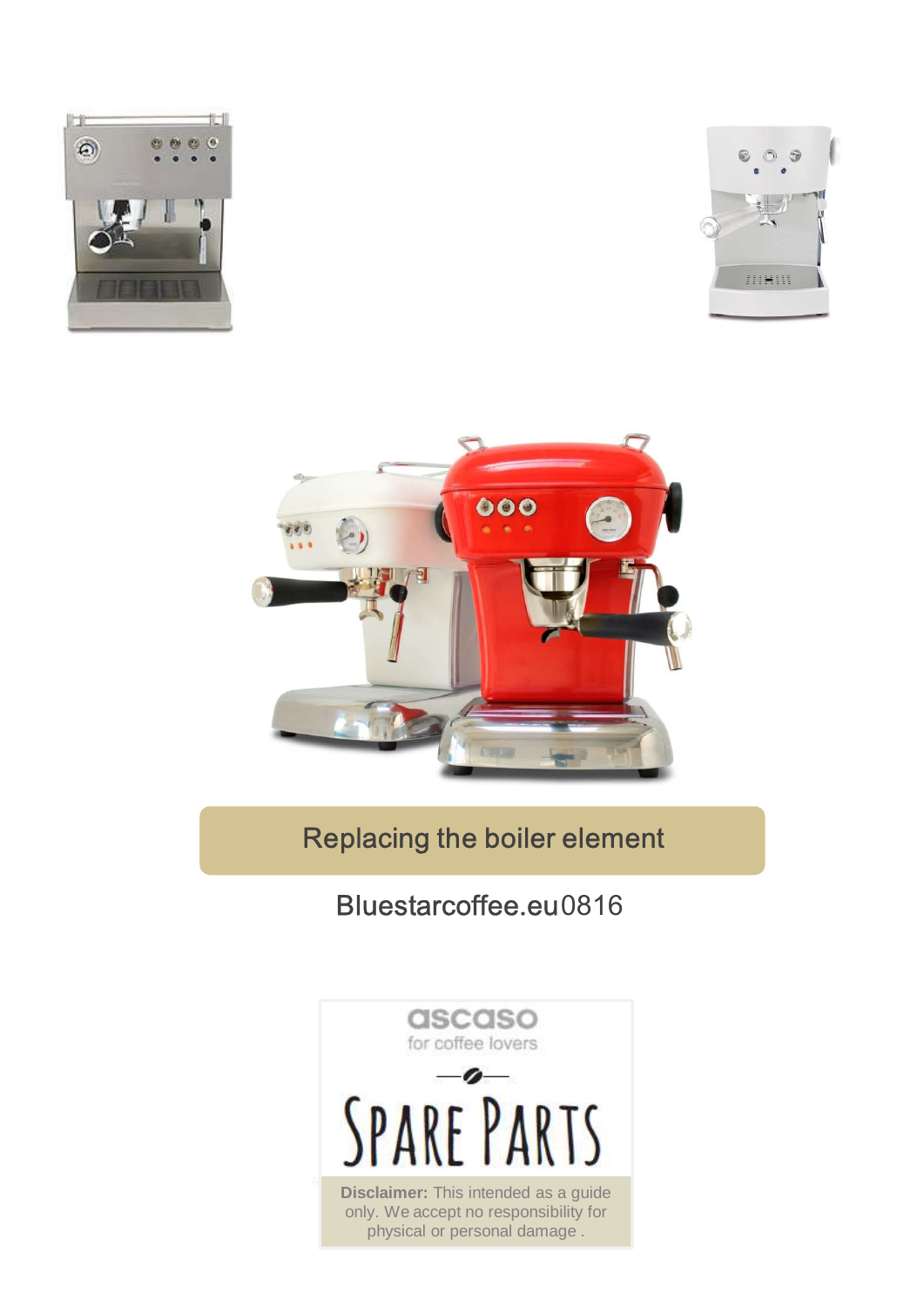## **Replacing the boiler element**

**Contract of the Contract of Contract of the Contract of Contract of Contract of Contract of Contract of Contract of Contract of Contract of Contract of Contract of Contract of Contract of Contract of Contract of Contract** 

## **You will need:**

- 1. Philips screwdriver,
- 2. hexagonal Allen key (5/22)
- 3. 2 spanners (11+13 ).

Give your self 30-60 min to replace the boiler.

1. Plug out machine.

2. Make sure machine is cold before you do this.

3. Remove top, unscrewing 2 long screws underneath, near the coffee group. Fig.1

4. **Take a photo** of the machine exposed so you will know where to put back the wires.

1<sup>st</sup> Remove 2 x thermostats by unscrewing anticlockwise, and safety fuse. Fig 2.1

2<sup>nd</sup> Remove Temperature gauge probe by unscrewing screw - Fig3.  $3<sup>rd</sup>$  Unscrew pipes going to the boiler – These vary from  $2 - 4$  according to the model variety.

If you have the solenoid version, remove the 2 silicon pipes and Teflon pipe and Unscrew the + shaped pipe anticlockwise.

5. Next step is to separate the boiler from the group bell. Remove the 4 hexagonal screws, holding the boiler to the group. Fig 4.

**NOTE:** Boiler will leak about a cup full of water, so you will need a cloth. 6. Boiler will come away, as a whole unit , separate the group from the boiler , using a flat screwdriver.

7. Replace new boiler and boiler seal and boiler pipe. Fig 5.

**NOTE:** Insert porta filter into group 1<sup>st</sup>, then push up under coffee machine, then add boiler element and last add the screws and tighten. Make sure that porta filter is at right angles to machine Fig. 6 8. Reassemble the boiler, pipes, thermostats and temperature gauge and reinsert wires.

9. Turn on machine and if there are no leaks, put lid back on and you are finished.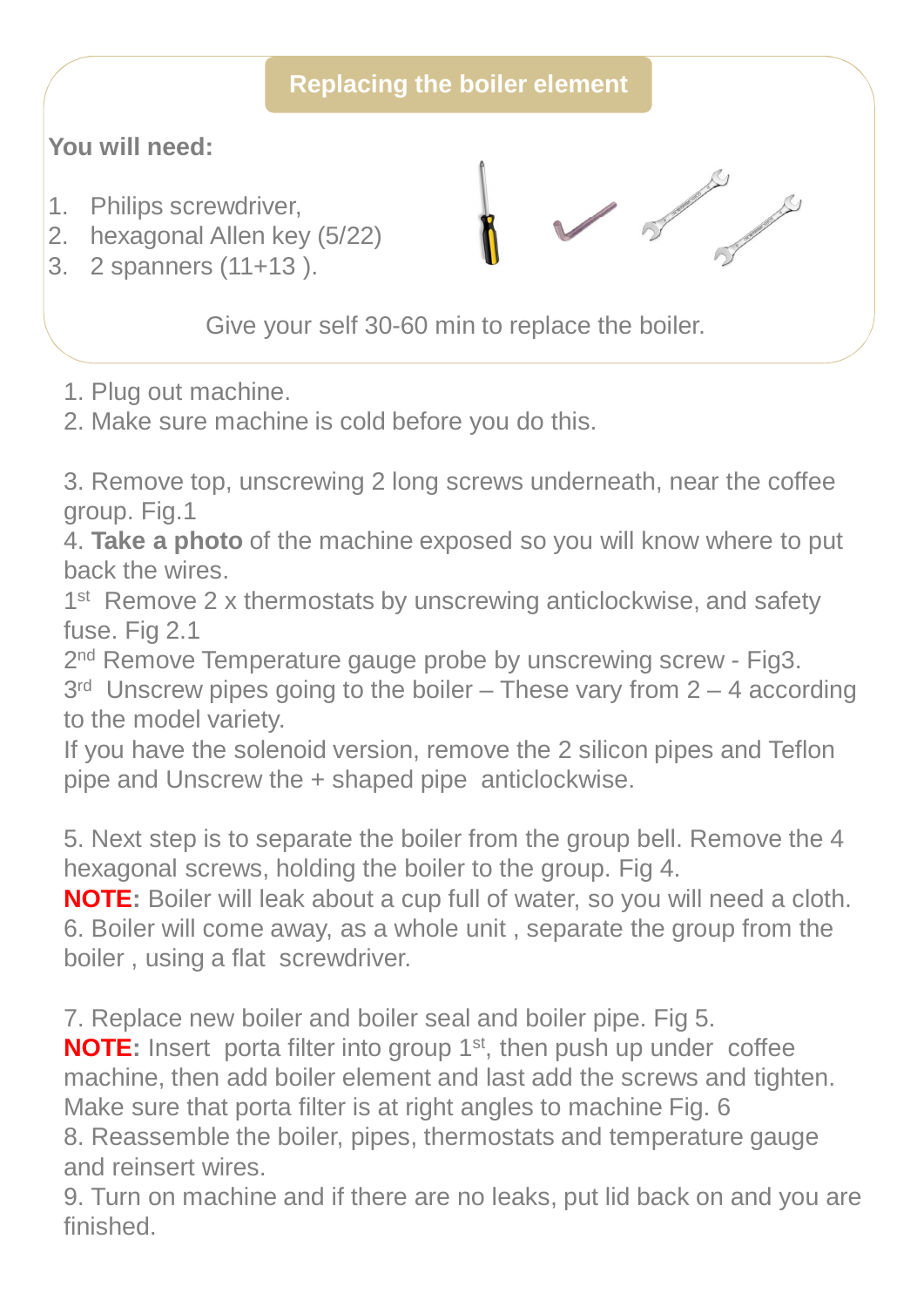





Model shown – Boiler # i.1165<br>Bar Cap, Dream and Steel +10/2009 Bar Cap, Dream and Steel +10/2009 Model shown – Boiler # i.1165